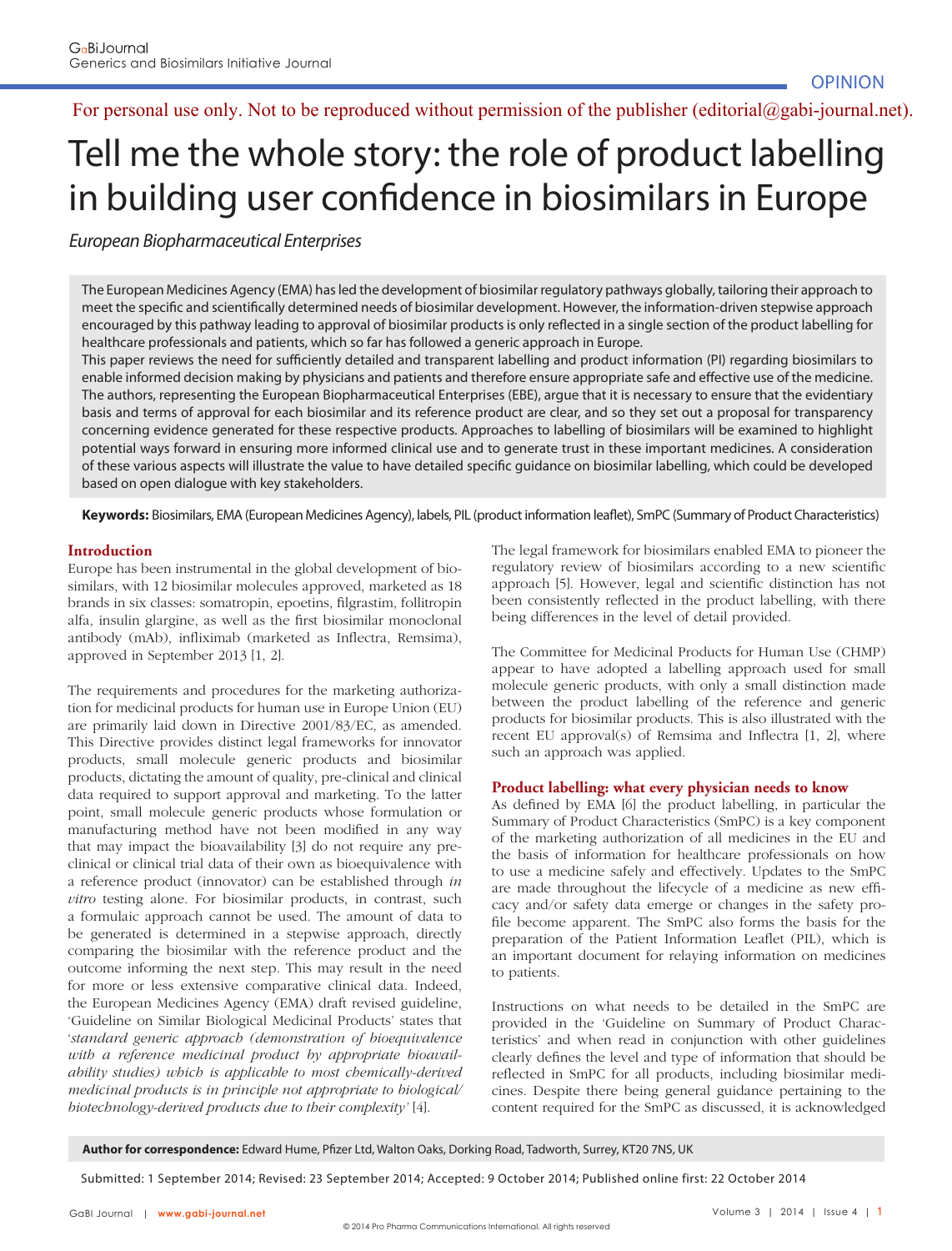there is a requirement for further dialogue regarding detailed specific guidance for biosimilars to be developed.

The structure of the SmPC in relation to biosimilars was addressed by the chair and members of the Biosimilar Medicinal Products Working Party (BMWP), Schneider et al. [7] using mAb as the example. The BMWP authors outlined three potential labelling scenarios, see Table 1, to be considered for labelling of biosimilars, ranging from an identical product label to the reference mAb through to a completely distinct label only reflecting data generated for the biosimilar [7]. As each of the labelling scenarios presented had their pros and cons, the BMWP authors were of the opinion that it was not yet clear how best to conclude the matter.

Other groups have also sought to address the issue, including the European Biopharmaceutical Enterprises (EBE) [8], EuropaBio [9] and the Association of the British Pharmaceutical Industry (ABPI) [10].

The EBE welcomes the BMWP's acknowledgement that adequate scientific information for biosimilars should be provided and in this regard the product label is the essential component for prescribers [7]. This also corresponds with the key learnings from the Process on Corporate Responsibility in the field of Pharmaceuticals, initiated by DG Enterprise that physician perception and patient acceptance impacts biosimilar uptake [11]. It was concluded that a robust regulatory framework, effective risk

management, transparency, and continued education would help engender confidence in the appropriate use of innovator biological medicines and biosimilars. To explain their rationale for not distinguishing the reference from the biosimilar label, the BMWP of EMA has emphasized concern that differential product labelling could implicitly suggest a difference between the biosimilar and the reference product. The latter could be prone to misperception by prescribers who could falsely conclude that the level of evidence created to lead to approval of a biosimilar is less than the usually expected standards for a novel product, if the concept of biosimilars is not understood [1].

While the EBE [12] acknowledges the reasons and concerns highlighted by the BMWP, the EBE position is that the SmPC would be better served if it were represented by a combination of information from both the biosimilar and the reference product, see Table 1, if the label is different. Such an approach is of crucial importance in developing an understanding and acceptance of biosimilars.

# **Labelling standard of biosimilars: why a combined**  approach fits the purpose

Three possible scenarios for the labelling (including SmPC and PIL) of biosimilars have been described by Schneider et al. [7]. Adaptations of the proposed labelling options of biosimilars are briefly described in Table 1, which gives an overview of the approaches and relevant key considerations:

| Table 1: Description and key considerations of the proposed labelling options                                              |                                                                                                                                 |                                                                                                                                                                                                                                                                                                                                                                                                 |                                                                                                                                                                                                                                   |
|----------------------------------------------------------------------------------------------------------------------------|---------------------------------------------------------------------------------------------------------------------------------|-------------------------------------------------------------------------------------------------------------------------------------------------------------------------------------------------------------------------------------------------------------------------------------------------------------------------------------------------------------------------------------------------|-----------------------------------------------------------------------------------------------------------------------------------------------------------------------------------------------------------------------------------|
| Labelling option                                                                                                           | <b>Description</b>                                                                                                              | <b>Key considerations</b>                                                                                                                                                                                                                                                                                                                                                                       | <b>Examples of key regulators</b>                                                                                                                                                                                                 |
| Approach A                                                                                                                 | Generic approach:<br>label to be an identical copy<br>of the reference product                                                  | • Biosimilar might have fewer indications<br>than the reference product and generic<br>labelling approach may create confusion<br>• In this scenario preclinical/clinical data<br>for biosimilar would be excluded<br>• SmPC needs to reflect the data generated<br>to support marketing authorization<br>• Comparative clinical data are of high<br>relevance, e.g. comparative immunology     | EMA has used this approach for<br>Remsima<br>The challenge of how to handle<br>a reduced number of indications<br>listed in the therapeutic indication<br>section did not arise as all indica-<br>tions were granted in this case |
| Approach B                                                                                                                 | New product approach:<br>label only includes informa-<br>tion on the biosimilar                                                 | • Does not take into account the known<br>proof of similarity, e.g. long-term safety<br>profile, of the reference product<br>• Incomplete safety and efficacy<br>information<br>• Impractical for physician to refer back to<br>reference product label<br>• Could imply that authorization of bio-<br>similar would be based on a lower<br>level of evidence as less data would be<br>required | There is no example where regu-<br>lators have taken this approach                                                                                                                                                                |
| Approach C                                                                                                                 | Combination approach:<br>label to be a combination<br>of information on both the<br>biosimilar mAb and the<br>reference product | • Full and transparent disclosure of all<br>data generated by biosimilar and origina-<br>tor which maps to standard PI sections<br>• Clearly identifies source of data<br>(biosimilar originator)                                                                                                                                                                                               | Health Canada has used this<br>approach for Remsima; Swissmedic<br>requests the information for health-<br>care professionals must also clearly<br>identify the data that specifically<br>applies to the biosimilar               |
| EMA, European Medicines Aconou, mAb, monoclopel entibody. PL product information, SmPC, Summery of Broduct Characteristics |                                                                                                                                 |                                                                                                                                                                                                                                                                                                                                                                                                 |                                                                                                                                                                                                                                   |

EMA: European Medicines Agency; mAb: monoclonal antibody; PI: product information; SmPC: Summary of Product Characteristics.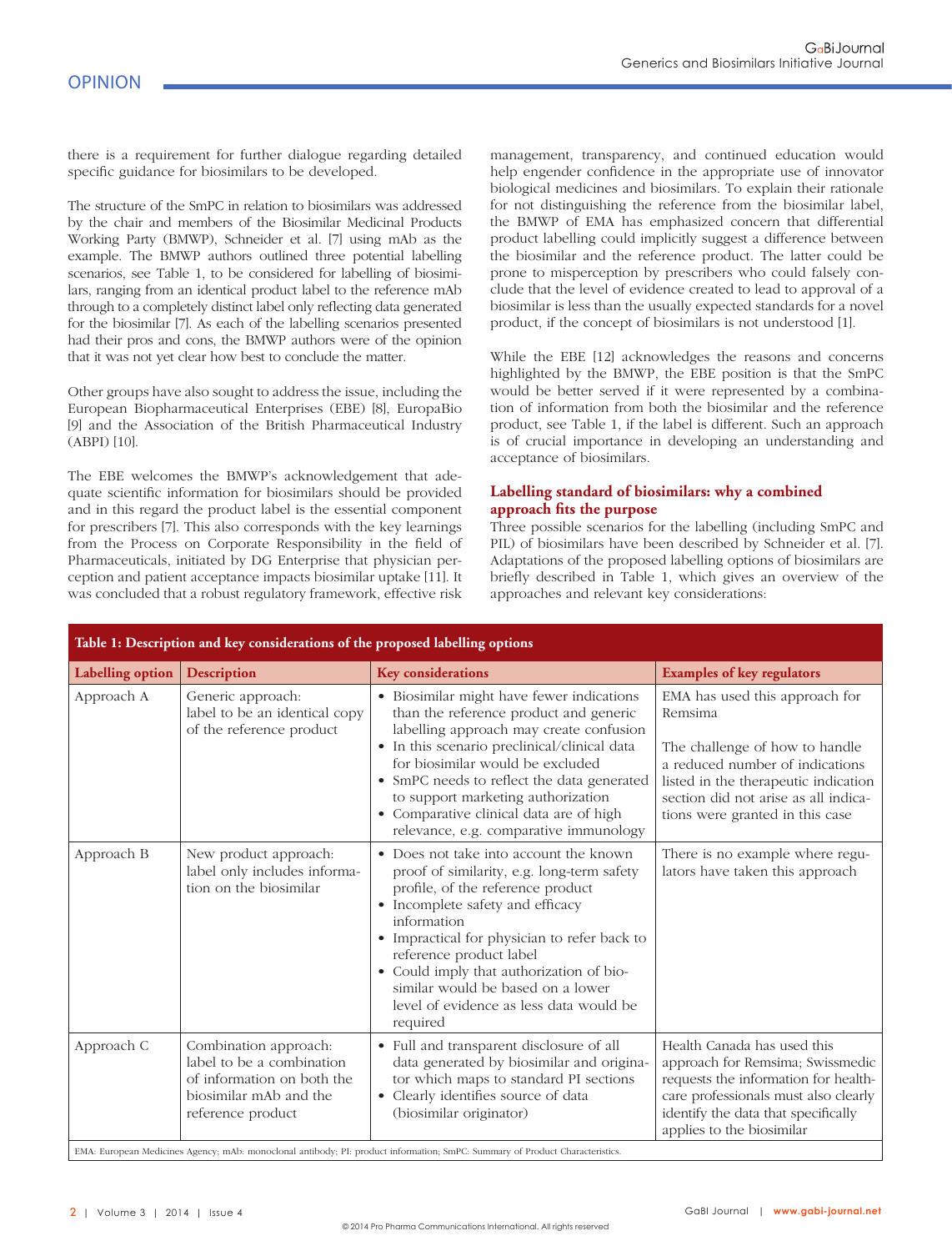EBE believes that Approach C is best suited. First of all, the unique considerations that apply to biosimilars (as compared to generics) exclude Approach A as a suitable option because it does not include relevant data the biosimilar manufacturer has compiled for its clinical comparison. Yet prescribers may want to see such biosimilar data alongside that for the originator, as this will explain the basis for which indications have been approved. Furthermore, by using biosimilar data only (Approach B) characterization data is not included, thus neglecting the proof of biosimilarity. This characterization assumes that the long-term safety profile for the reference product should be applied to the biosimilar and that therefore class warnings, etc.; are appropriate for both products. In addition, because Approach B only provides biosimilar data, this also means that the prescriber needs to refer back to the reference product's label to complete their understanding of the product, and this is not practical. Approach C is the more balanced approach that can enable transparent disclosure of all relevant information related to the biosimilar and the reference product. Furthermore, Approach C is an approach that also allows transparency on where the data generated comes from, either from the originator or from the biosimilar developer and, additionally, which indications are granted by extrapolation.

# Five points that show the need for detailed specific guidance **on what a transparent label for biosimilars would look like**

EBE identifies that there are five important points for consideration, which arise when prescribers refer to the SmPC of a biosimilar, and these should be considered in any policy guidance related to the matter. They are:

- 1. **Quantity of data.** There is the concern that physicians would directly relate similarity to the amount of clinical data provided in the SmPC. However, in accordance with the biosimilar concept the more similar the product is to its reference product, the less clinical data that will need to be generated during its own development. Therefore, only by the SmPC containing a combination of information/data relevant to the originator and biosimilar could the CHMP conclusions be provided to the prescriber. Some stakeholders also argue that the inclusion of preclinical and clinical data on the biosimilar is misleading because the assessment of biosimilarity is primarily based on extensive analytical comparisons which may not be included in the SmPC. EBE is of the opinion that biosimilars must be labelled according to agreed guidelines that apply to all medicinal products. However, since the SmPC does not usually contain analytical data, it would also be important to explain the inclusion of relevant analytical data to prescribers.
- 2. **Extrapolation of indication.** In terms of labelling, taking a generic approach (the identical product label) could lead to misperceptions by physicians that these are identical products, which biosimilars cannot be. As Weise et al. [13] state in their article titled *Biosimilars: what clinicians should know*: '*It must be clearly understood that a biosimilar, as opposed to a small chemical generic, cannot automatically claim all indications of the reference product and that any extrapolation of data requires sound scientific justification'*. Applying a generics style of labelling to biosimilars may lead physicians to the (wrong) assumption that the generic approach would also apply to extrapolation of indications. In contrast,

transparent information about the decision making would not only facilitate the understanding of the nature of biosimilars (and their assessment by CHMP) but also increase confidence in their use.

- 3. **Switching**. Decisions around switching require transparent product information so that prescribers can make their choices confidently. As the EMA Q&A document on biosimilar medicines [14] states the following about switching: 'For questions related to switching from one biological medicine to another, patients should speak to their doctor and pharmacist', it is therefore of upmost importance that there is full transparency that the product in question has been licensed as a biosimilar and its terms of approval are explained in the SmPC and PIL to enable an informed decision by all end-users. There should be a debate about to what extent switching data, where available, should be included on the product label.
- 4. **Pharmacovigilance.** In supporting the aims of the Pharmacovigilance Directive reporting requirements for biologics (including brand name and batch number) should be included on the prescription in order to improve traceability and enhance pharmacovigilance. Some biologic products already include guidance of this sort in Section 4.4 (Special warnings and precaution for use) of their SmPC, see for example the SmPC for adalimumab – in order to improve traceability of biological medicinal products, the trade name and the batch number of the administered product should be clearly recorded [15].
- 5. **Drift**. Once a biosimilar has been approved, there is currently no legal or regulatory requirement for biosimilarilarity to be re-established at any time. It is well acknowledged that the reference product and its biosimilar will have separate lifecycles which could affect the safety and efficacy profile, while having no change to the other, and which could undergo patterns of drift and evolution that ultimately result in two products that are no longer biosimilar (divergence) [16].

In light of the above considerations, EBE maintains that a single sentence added in section 5.1: Pharmacodynamic properties of the SmPC and a reference to the EMA homepage informing the prescriber that the product is a biosimilar and providing reference for further information does not seem to be sufficient. The information refers the reader to the EMA homepage [17], offering no guidance to physicians and patients to help them navigate to the relevant information and documentation.

Besides this, EBE considers that section 5.1 is not the most relevant section for such a statement, as the information applies to the whole product label and not only to pharmacodynamic properties. More importantly, details of pharmacodynamic properties are not reflected in the PIL and there is a lack of transparency informing patients to the fact a product is a biosimilar medicine.

#### **The SmPC and other supporting documents**

It is acknowledged that the SmPC is the most widely used reference document for physicians, however, there are other important documents published in the EU which provide information about the product and its basis for approval: the European Public Assessment Report (EPAR) which is a summary of the review and conclusions of the scientific assessment by CHMP;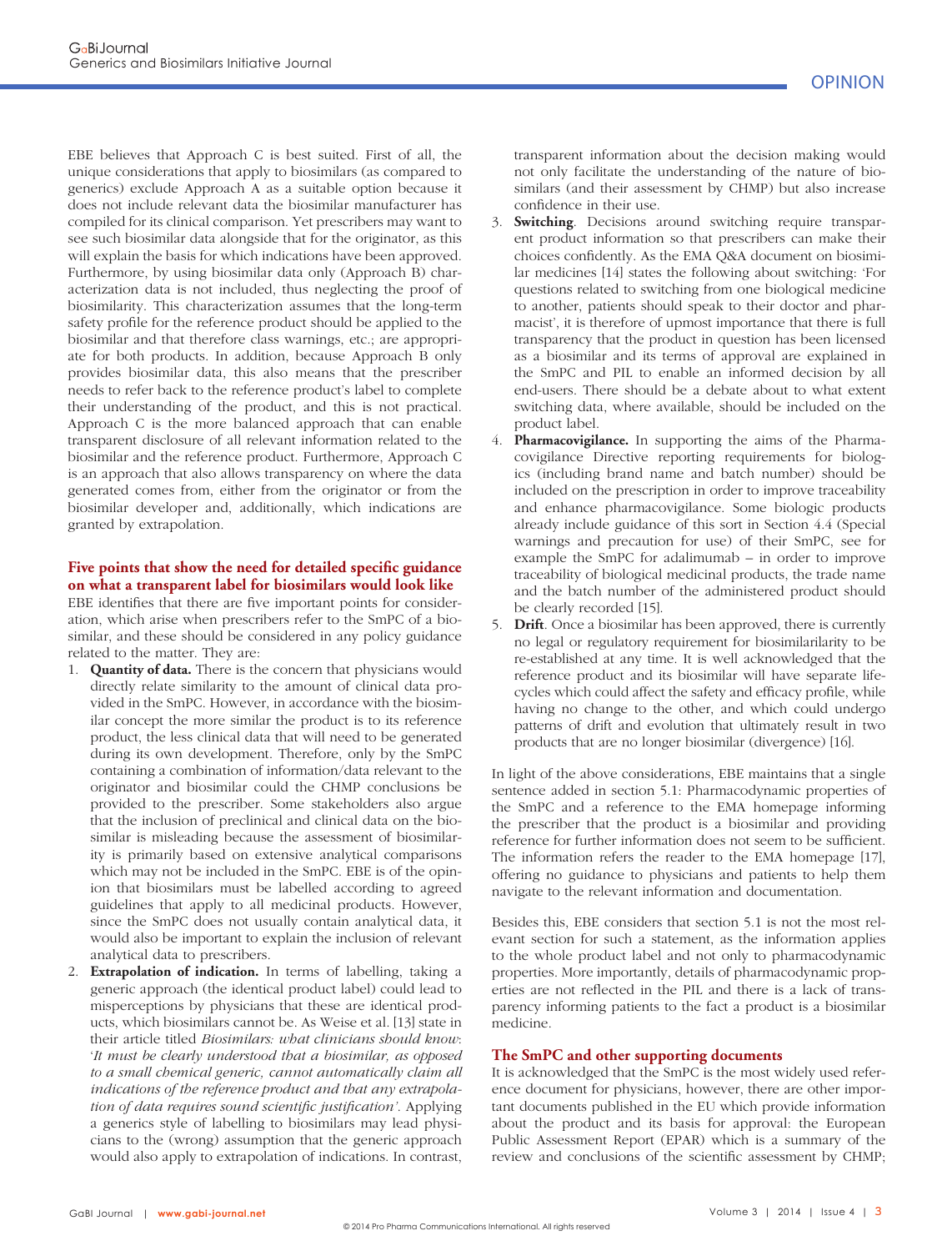and in a patient friendly format: the Patient Information Leaflet. Table 2 below provides a short description of each of these documents.

For recent biosimilar approvals the 'generic' approach to labelling has been agreed by EMA and therefore alludes that it has been considered as representing the most appropriate method for communicating information to physicians. While it is acknowledged that the 'generic' labelling approach, taken for the recently approved biosimilars, infers that physicians who would like to have an in-depth understanding of the scientific discussion can refer to the published EPAR on their website, it should be noted that these documents have important limitations in their use as vehicles for educating physicians and patients across the EU, see Table 2.

As the full EPAR information is only available in English, this effectively restricts the number of physicians across the EU who can rely on it as a source of information. In practice, the prescriber would need to refer to separate EPARs, the biosimilar(s) and reference product, in order to scrutinise the data generated when deciding whether to switch their existing medication to the biosimilar. If more than one biosimilar product were available, this would further increase the time needed by a physician to evaluate the therapeutic information. Physicians are already dissatisfied with the increasing time they must spend on administrative tasks and paperwork, as this limits their time for faceto-face patient care [18].

EPARs are primarily designed to provide information on how a medicine was assessed by CHMP and to describe scientific conclusions of the relevant Agency committee. Physicians are likely to be unaware that the EPAR document itself is not updated, but rather is complemented by additional documents such as summaries called 'Procedural steps taken and scientific information after authorisation' [19].

Recently, the Alliance for Safe Biologic Medicines (ASBM) [20] surveyed 470 prescribers located in France, Germany, Italy, Spain and the UK regarding information sources used for learning about medicines. The respondents were specialists who prescribed biologicals, including nephrologists, rheumatologists, dermatologists, neurologists, endocrinologists and oncologists and so their perspectives reflected hands-on clinical experience with biologicals in a therapeutic setting. The results indicate that among available information sources, EPAR was the least preferred method (19%), while the SmPC was the next most important source document physicians refer to when they need specific details about a product (43%) after published literature.

## **Detailed biosimilar labelling guidance in other jurisdictions**

Whilst EMA, pioneered the biosimilar approval pathway, specific biosimilar product labelling guidelines have as yet to be developed, whereas other countries have already made provisions on how biosimilar product labels should be presented.

When reviewing the situation in the US, Switzerland, and Canada, not unexpectedly, it becomes evident that guidance on the content of biosimilar product labels varies from country to country.

#### **United States**

In the US, although biosimilars are still to be registered, FDA has recognized the importance of labelling for biosimilars and is working to reduce potential ambiguities by ensuring clear statements within appropriate sections of the Prescribing Information [21]. Section VIII of the FDA draft guidance on scientific consideration in demonstrating biosimilarity states that labelling of a proposed product should include all the information necessary for a healthcare professional to make prescribing decisions, including a clear statement advising that the product approved is a biosimilar and that it has or has not been determined interchangeable with the reference products [22].

#### **Switzerland**

In Switzerland, Swissmedic has also been clear in differentiating between the terms 'reference product' and 'comparator product' in order to emphasise the fact that candidate biosimilars are characterized by documentary reference to the Swiss reference product [23]. The guideline also lays out the responsibilities to keep the PI of the biosimilar up to date is that of the authorization holder. In particular, the authorization holder must actively monitor changes to the safety text of the reference product and must submit either an appropriate application for a variation or provide clear scientific justification if the texts are not to be adapted.

#### **Canada**

Health Canada's approach for their first approved biosimilar mAb (Remsima/Inflectra) approved in January 2014 shows the clearest distinction to the approach that EMA followed, see Table 1. As the guideline states, the sponsor of a biosimilar is not able to utilize the product monograph of the reference biological drug in its entirety as that of its own product [24]. Furthermore, the monograph details additional requirements clarifying that the product is a biosimilar. These include key data on which the decision for market authorization was made, tables showing the results of the comparisons between the biosimilar and reference biological drug, and information on the indications approved for use.

| Table 2: Sources of product information in the EU |                                                                                                                                                                                                                                                      |  |  |
|---------------------------------------------------|------------------------------------------------------------------------------------------------------------------------------------------------------------------------------------------------------------------------------------------------------|--|--|
| EU documents                                      | <b>Basic principles</b>                                                                                                                                                                                                                              |  |  |
| Summary of Product Characteristics<br>(SmPC)      | <b>Summarized information to be included,</b> e.g. needed for marketing authorization, meant for<br>physicians, to inform them on how the specific product is to be used                                                                             |  |  |
| Patient Information Leaflet (PIL)                 | Summarized information to be included to enhance a patient's understanding of their product                                                                                                                                                          |  |  |
| European Public Assessment<br>Reports (EPAR)      | Summarized information on the basis for approval of a given medicine, $e.g.$ EPARs are<br>primarily designed to provide information on how a medicine was assessed by EMA and<br>to describe scientific conclusions of the relevant Agency committee |  |  |

4 | Volume 3 | 2014 | Issue 4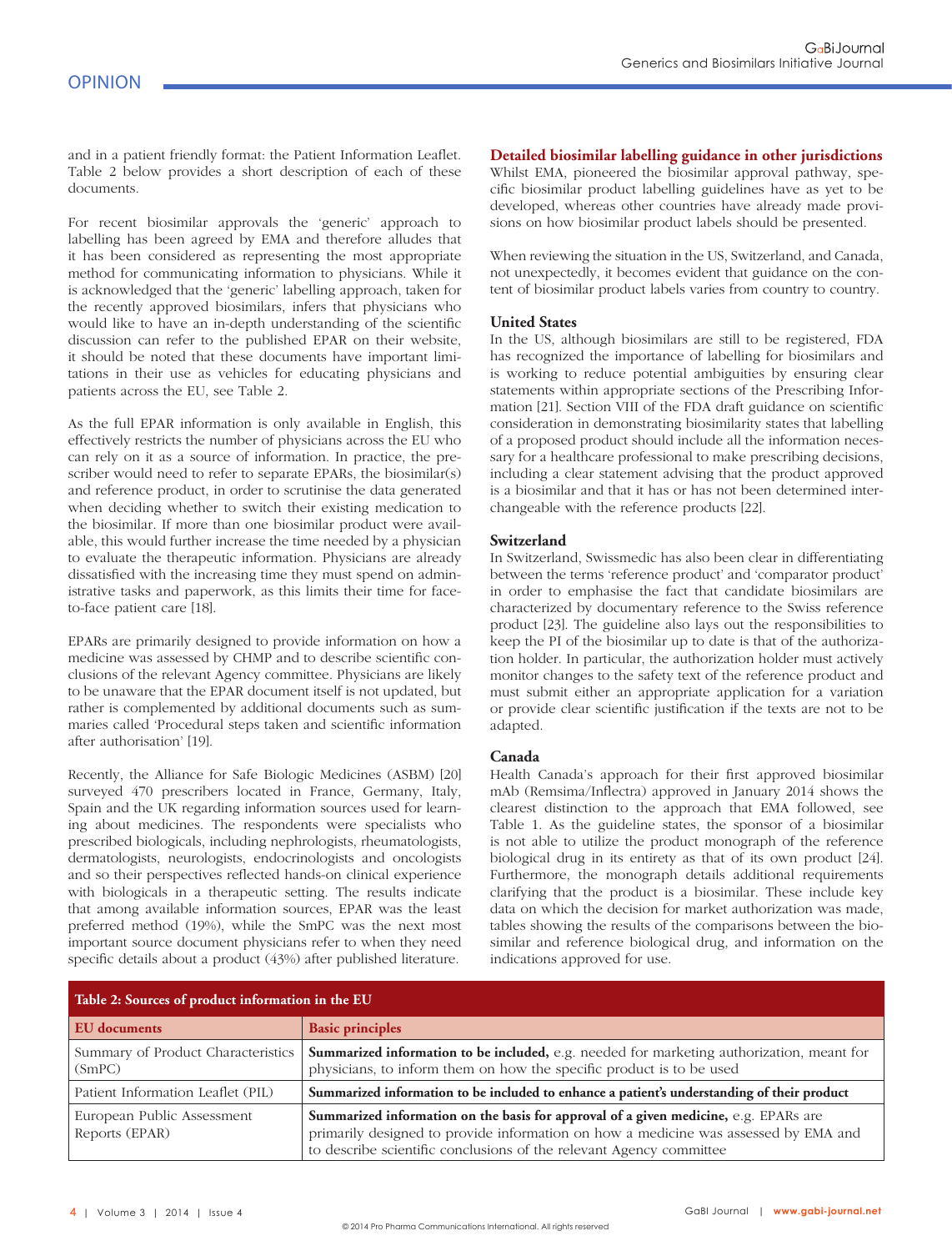#### **The way forward**

On the basis of the arguments provided, EBE recommends that an approach of greater transparency within the product labelling of the biosimilar be provided. A combination of information on both the biosimilar and the reference product (Approach C) is recommended and to define what this entails, greater dialogue is required between EMA, BMWP, industry, opinion leaders and patients. As EPAR is not a preferred information source, in its current setting, it should not replace the important role of SmPC as the primary point of reference.

EBE is of the position that the generation of detailed specific guidance on the product labelling of biosimilars is of crucial importance to realize consistency and transparency of biosimilar labels, which will lead to a better understanding and acceptance of these products with all stakeholders. Most importantly, consideration should be given to ensuring SmPC for biosimilars details information most relevant to the prescriber.

Although it will be challenging to achieve an ideal solution which encompasses the needs of all stakeholders, it is preferable that clinicians have ready access to the relevant information regarding biosimilars to enable informed decision making by physicians and patients and therefore ensures safe and effective use of the medicine. Clearly, further education and dialogue on biosimilar concepts is needed and this is a widely shared agenda. Equally important is the need to build trust together with understanding, and the foundation for this is transparency and open dialogue. To meet these aims, EBE recommends a thorough consultation with all stakeholders to explore the needs and the best approaches for providing appropriate product labelling guidance for biosimilars in the EU.

**Competing interests:** This paper is authored and funded by the European Biopharmaceutical Enterprises (EBE) and represents the policies of the organization.

EBE is the European trade association that represents biopharmaceutical companies of all sizes operating in Europe. Membership is open to all companies using biotechnology to discover, develop and bring new medicinal products to market.

**Provenance and peer review:** Not commissioned; externally peer reviewed.

#### **Contributing authors from EBE**

Keith Watson, AbbVie Virginia Acha, Catherine Akers, Amgen Alexander Roediger, MSD Åsa Rembratt, Novo Nordisk Edward Hume, Pfizer Fabio Bisordi, Marloes van Bruggen, Roche

#### **References**

- 1. European Medicines Agency. European public assessment reports: Inflectra. 2013 [homepage on the Internet]. [cited 2014 Sep 23]. Available from: http://www.ema.europa.eu/ema/index.jsp?curl=pages/medicines/human/ medicines/002778/human\_med\_001677.jsp&mid=WC0b01ac058001d124
- 2. European Medicines Agency. European public assessment reports: Remsima. 2013 [homepage on the Internet]. [cited 2014 Sep 23]. Available from: http://

www.ema.europa.eu/ema/index.jsp?curl=pages/medicines/human/ medicines/002576/human\_med\_001682.jsp

- 3. European Medicines Agency. Committee for Medicinal Products for Human Use. Guideline on the investigation of bioequivalence. CPMP/EWP/QWP/ 1401/98 Rev. 1/Corr\*\*. 20 January 2010 [homepage on the Internet]. 2010 Mar 10 [cited 2014 Sep 23]. Available from: http://www.ema.europa.eu/docs/ en\_GB/document\_library/Scientific\_guideline/2010/01/WC500070039.pdf
- 4. European Medicines Agency. Guideline on similar biological medicinal products. CHMP/437/04 Rev 1. 22 May 2013 [homepage on the Internet]. 2013 Jun 19 [cited 2014 Sep 23]. Available from: http://www.ema.europa.eu/docs/ en\_GB/document\_library/Scientific\_guideline/2013/05/WC500142978.pdf
- 5. European Medicines Agency. Guideline on similar biological medicinal products containing monoclonal antibodies—non-clinical and clinical issues. EMA/CHMP/BMWP/403543/2010. 30 May 2012 [homepage on the Internet]. 2012 Jun 11 [cited 2014 Sep 23]. Available from: http://www.ema.europa.eu/ docs/en\_GB/document\_library/Scientific\_guideline/2012/06/WC500128686.pdf
- 6. European Medicines Agency. How to prepare and review a summary of product characteristics [homepage on the Internet]. [cited 2014 Sep 23]. Available from: http://www.ema.europa.eu/ema/index.jsp?curl=pages/regulation/ document\_listing/document\_listing\_000357.jsp&mid=WC0b01ac05806361e1
- 7. Schneider CK, Vleminckx C, Gravanis I, Ehmann F, Trouvin JH, Weise M, et al. Setting the stage for biosimilar monoclonal antibodies. Nat Biotechnol. 2012;30(12):1179-85.
- 8. European Biopharmaceutical Enterprises. EBE position paper biosimilars labeling. Summary of Product Information Characteristics and Patient Information Leaflet. 21 April 2013 [homepage on the Internet]. [cited 2014 Sep 23]. Available from: http://www.ebe-biopharma.eu/documents/59/66/EBE-position-paperon-Biosimilars-Labelling
- 9. EuropaBio. Statement on labelling of biosimilars. 15 September 2014 [homepage on the Internet]. [cited 2014 Sep 23]. Available from: http://www. europabio.org/positions/europabio-statement-labelling-biosimilars
- 10. ABPI. ABPI position on biosimilar medicines. February 2013. Available from: http://www.abpi.org.uk/our-work/library/industry/Documents/ABPI%20 biosimilars%20position%20paper.pdf
- 11. European Commission. A consensus information document. What you need to know about biosimilars. April 2013 [homepage on the Internet]. [cited 2014 Sep 23]. Available from: http://ec.europa.eu/enterprise/sectors/healthcare/ fi les/docs/biosimilars\_report\_en.pdf
- 12. European Biopharmaceutical Enterprises. Biosimilars [homepage on the Internet]. [cited 2014 Sep 23]. Available from: http://www.ebe-biopharma.eu/ priorities/biosimilars
- 13. Weise M, Bielsky MC, De Smet C, Ehmann F, Ekman N, Giezen J, et al. Biosimilars: what clinicians should know. Blood. 2012;120(26):5111-7.
- 14. European Medicines Agency. Questions and answers on biosimilar medicines (similar biological medicinal products) 2012 [homepage on the Internet]. 2012 Sep 27 [cited 2014 Sep 23]. Available from: http://www.ema.europa.eu/docs/ en\_GB/document\_library/Medicine\_QA/2009/12/WC500020062.pdf
- 15. European Commission. Directive 2010/84/EU of the European Parliament and of the Council of 15 December 2010 amending, as regards of pharmacovigilance, Directive 2001/83/EC on the Community code relating to medicinal products for human use [homepage on the Internet]. 2010 December 31 [cited 2014 Sep 23]. Available from: http://eur-lex.europa.eu/LexUriServ/LexUriServ. do?uri=OJ:L:2010:348:0074:0099:EN:PDF
- 16. Ramanan S, Grampp G. Drift, evolution, and divergence in biologics and biosimilars manufacturing. BioDrugs. 2014;28(4):363-72.
- 17. European Medicines Agency [homepage on the Internet]. [cited 2014 Oct 9]. Available from: http://www.ema.europa.eu/ema/index.jsp?curl=pages/home/ Home\_Page.jsp&mid=
- 18. NHS Confederation. Challenging bureaucracy. 2013 [homepage on the Internet]. [cited 2014 Sep 23]. Available from: http://www.nhsconfed.org/ Publications/reports/Pages/challenging-bureaucracy.aspx